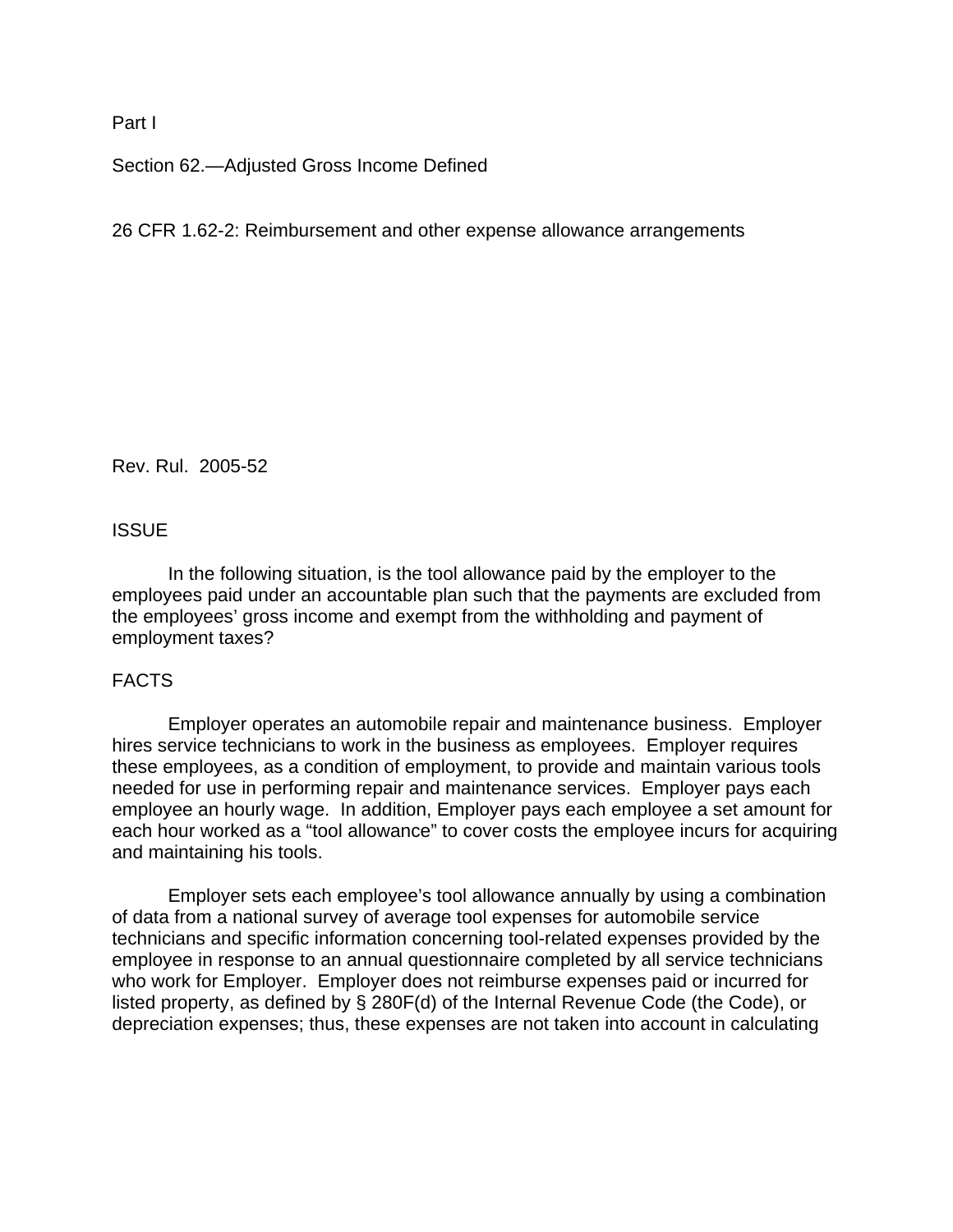the amount of the annual tool allowance. Employer uses the data to project the employee's total annual tool expenses. Employer then uses a projection of the total number of hours the employee is expected to work during the year that will require the use of tools to convert the employee's estimated annual tool expenses into an hourly rate for the tool allowance. Thus, the hourly tool allowance is an estimate of the tool expense projected to be incurred per hour by the employee over the course of the coming year.

At the end of each pay period, each employee reports to Employer his hours worked requiring the use of tools. Employer multiplies the number of hours reported as worked requiring the use of tools by the employee's hourly rate for the tool allowance and pays the resulting amount to the employee in addition to compensation for services performed during the pay period. On a quarterly statement furnished to each employee, Employer reports: (1) the amount paid to the employee as a tool allowance during the quarter, and (2) the tool expenses estimated to be incurred in the quarter (i.e., the hours reported worked requiring the use of tools times the tool allowance). Employees are not required to provide any substantiation of expenses actually incurred for tools either before or after the quarterly reports are issued. Employer does not require employees to return any portion of the tool allowances that exceeds the expenses they actually incur either before or after the quarterly reports are issued.

#### LAW

Section 61 of the Code provides that gross income means all income from whatever source derived, including compensation for services, fees, commissions, fringe benefits, and similar items.

Section 62(a)(2)(A) of the Code and § 1.62-2(b) of the Income Tax Regulations provide that, for purposes of determining adjusted gross income, an employee may deduct certain business expenses paid by the employee in connection with the performance of services as an employee under a reimbursement or other expense allowance arrangement with his employer.

Section 62(c) provides that, for purposes of § 62(a)(2)(A), an arrangement will not be treated as a reimbursement or other expense allowance arrangement if (1) the arrangement does not require the employee to substantiate the expenses covered by the arrangement to the payor, or (2) the arrangement provides the employee the right to retain any amount in excess of the substantiated expenses covered under the arrangement.

Section 1.62-2(c)(1) of the regulations provides that a reimbursement or other expense allowance arrangement satisfies the requirements of § 62(c) if it meets the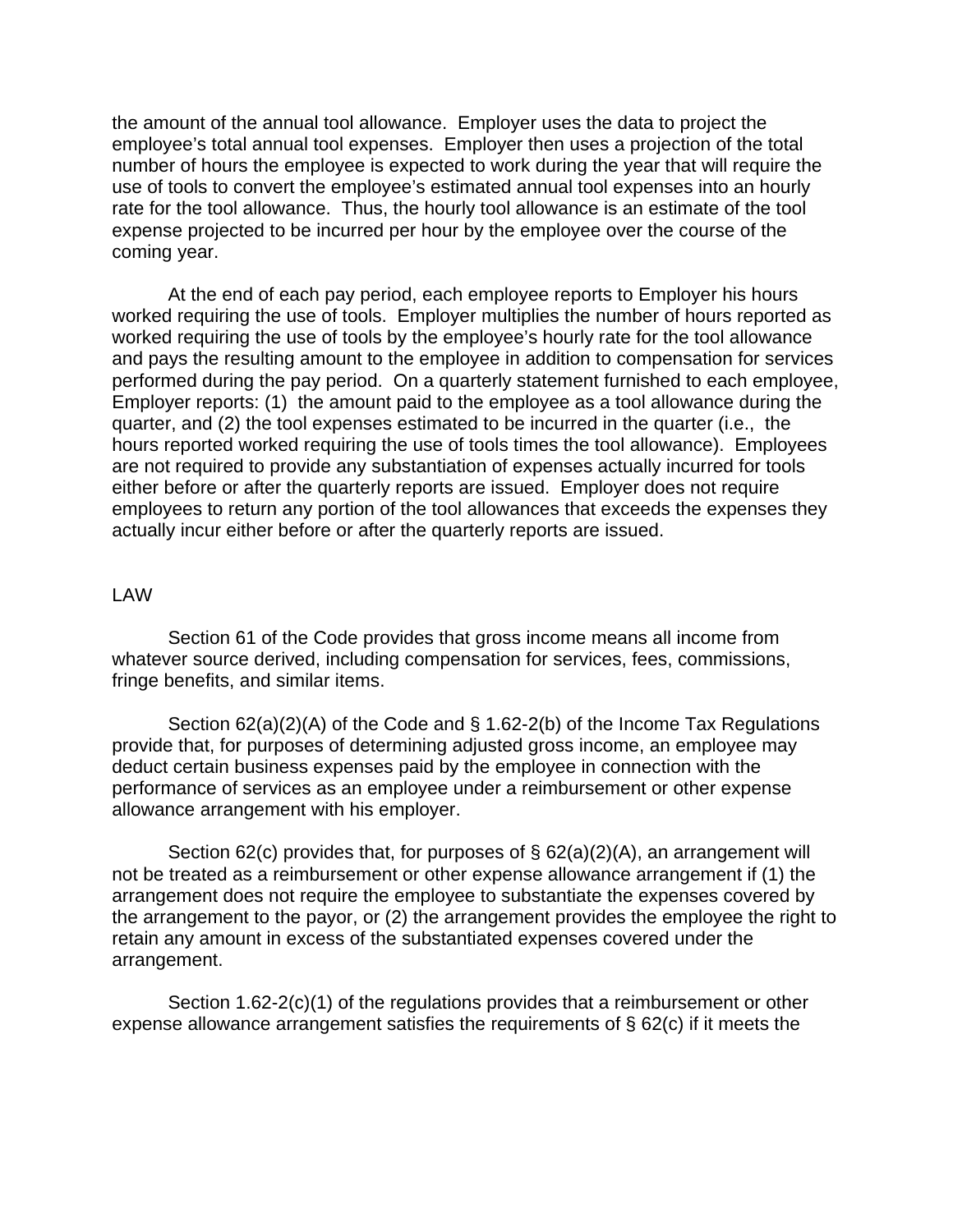requirements of business connection, substantiation, and returning amounts in excess of substantiated expenses. If an arrangement meets these requirements, all amounts paid under the arrangement are treated as paid under an accountable plan. § 1.62- 2(c)(2)(i). Amounts treated as paid under an accountable plan are excluded from the employee's gross income, are not required to be reported on the employee's Form W-2, and are exempt from the withholding and payment of income and employment taxes.  $§ 1.62-2(c)(4).$ 

If an arrangement does not satisfy one or more of these requirements, all amounts paid under the arrangement are treated as paid under a "nonaccountable plan." § 1.62-2(c)(3). Amounts treated as paid under a nonaccountable plan are included in the employee's gross income, must be reported as wages or other compensation of the employee's on Form W-2, and are subject to withholding and payment of income and employment taxes. § 1.62-2(c)(5).

Section 1.62-2(d)(1) provides that an arrangement meets the business connection requirements if it provides advances, allowances, or reimbursements only for business expenses that are allowable as deductions and are paid or incurred by the employee in connection with the performance of services as an employee of the employer. If, however, a payor arranges to pay an amount to an employee regardless of whether the employee incurs (or is reasonably expected to incur) bona fide employee business expenses, the arrangement does not satisfy the business connection requirements and all amounts paid under the arrangement are treated as paid under a nonaccountable plan. § 1.62-2(d)(3)(i).

 Section 1.62-2(e)(1) provides that an arrangement meets the substantiation requirements if the arrangement requires each business expense to be substantiated to the payor in accordance with paragraph (e)(3), within a reasonable period of time. An arrangement for those expenses meets the substantiation requirements of § 1.62- 2(e)(3) if information submitted to the payor is sufficient to enable the payor to identify the specific nature of each expense and to conclude that the expense is attributable to the payor's business activity. Generally the employee must submit an expense account or other written statement to the employer showing the business nature and amount of the employee's expenses. See § 1.162-17(b)(4).

 Revenue Procedure 2002-41, 2002-1 C.B. 1098, provides an optional expense substantiation rule applicable only to certain employers in the pipeline construction industry. If an eligible employer's arrangement to pay employee business expenses otherwise satisfies the business connection and return of excess requirements, and amounts paid under the arrangement do not exceed \$13.00 per hour, adjusted for inflation, an employee is deemed to have substantiated the expenses, and amounts paid under the arrangement are treated as paid under an accountable plan.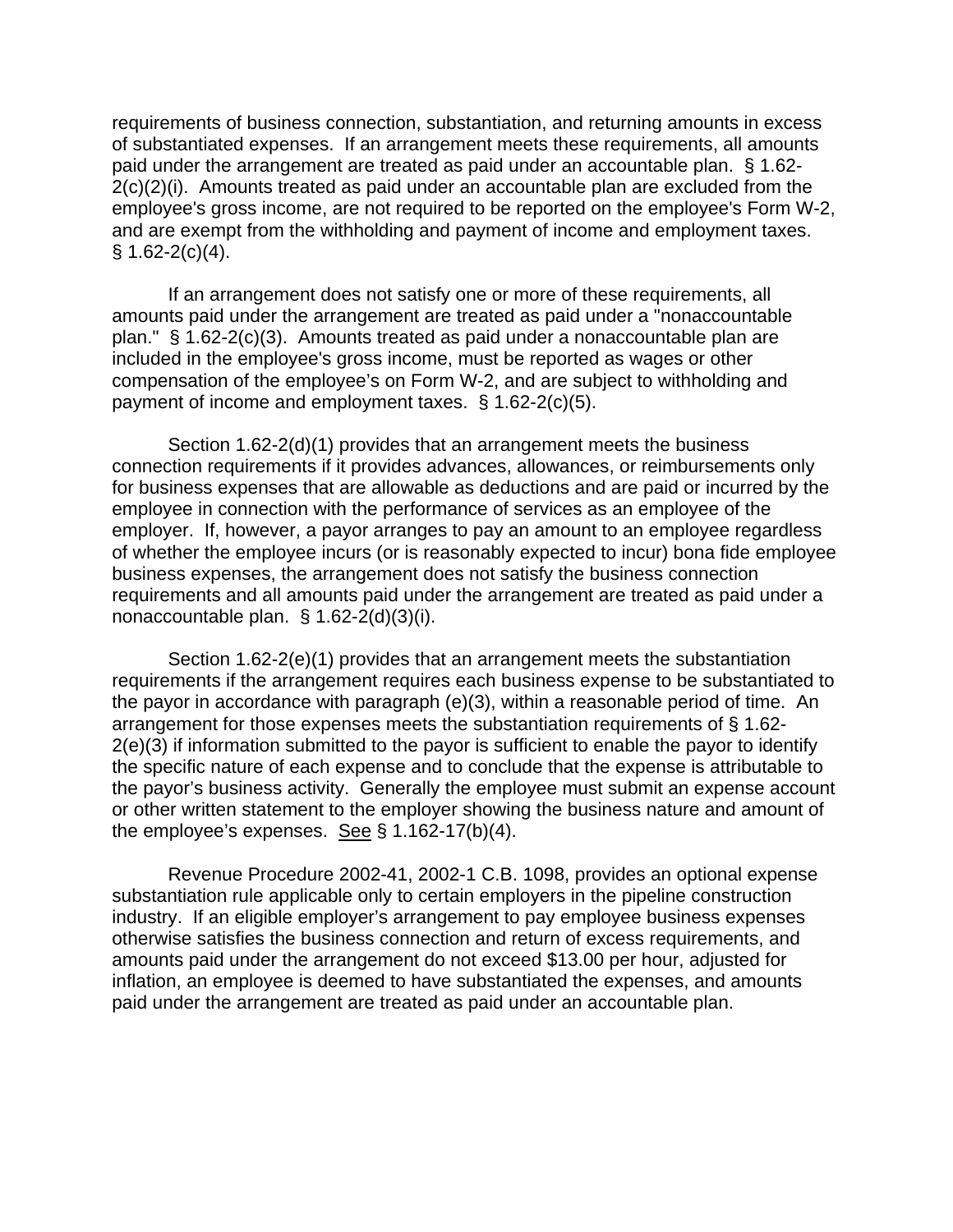Section 1.62-2(f)(1) provides that an arrangement meets the return of excess requirements if the arrangement requires the employee to return to the payor within a reasonable period of time any amount paid under the arrangement in excess of substantiated expenses. Section 1.62-2(f)(2) provides authority for the Commissioner to issue rules, for per diem or mileage allowances only, under which an arrangement will be treated as satisfying the return of excess requirement even though the arrangement does not require the employee to return the portion of the allowance related to days or miles of travel substantiated but that exceeds the amount of the employee's expenses deemed substantiated pursuant to rules prescribed under  $§$  274(d).

Section  $1.62-2(g)(2)(ii)$  provides that if a payor provides employees with a periodic statement, no less frequently than quarterly, stating the amount, if any, paid under the arrangement that exceeds the expenses the employee has substantiated as required by the arrangement, and requesting the employee to substantiate any additional business expenses that have not yet been substantiated (whether or not such expenses relate to the expenses to which the original advance was paid) and/or to return any amounts remaining unsubstantiated within 120 days of the statement, an expense substantiated or an amount returned within that period will be treated as being substantiated or returned within a reasonable period of time.

Additionally, § 1.62-2(k) provides that if a payor's reimbursement or other expense allowance arrangement evidences a pattern of abuse of the rules of § 62(c) and the regulations thereunder, all payments made under the arrangement will be treated as made under a nonaccountable plan.

# ANALYSIS

An amount paid by an employer to an employee to cover expenses incurred by the employee in the course of employment can be excluded from the employee's income and wages only if a particular Code section provides an exclusion for such amount or if the amount is paid under an accountable plan. No specific section of the Code excludes from wages amounts paid to employees for acquiring and maintaining tools used in the performance of services as employees. Thus, to be excluded from wages, amounts paid to employees to cover expenses incurred to acquire or maintain such tools must be paid under a reimbursement or other expense allowance arrangement that meets the requirements of § 62(c).

An arrangement qualifies as an accountable plan only if it satisfies all three requirements set forth in the statute and regulations. An arrangement that fails to meet one or more of the three requirements will be treated as a nonaccountable plan.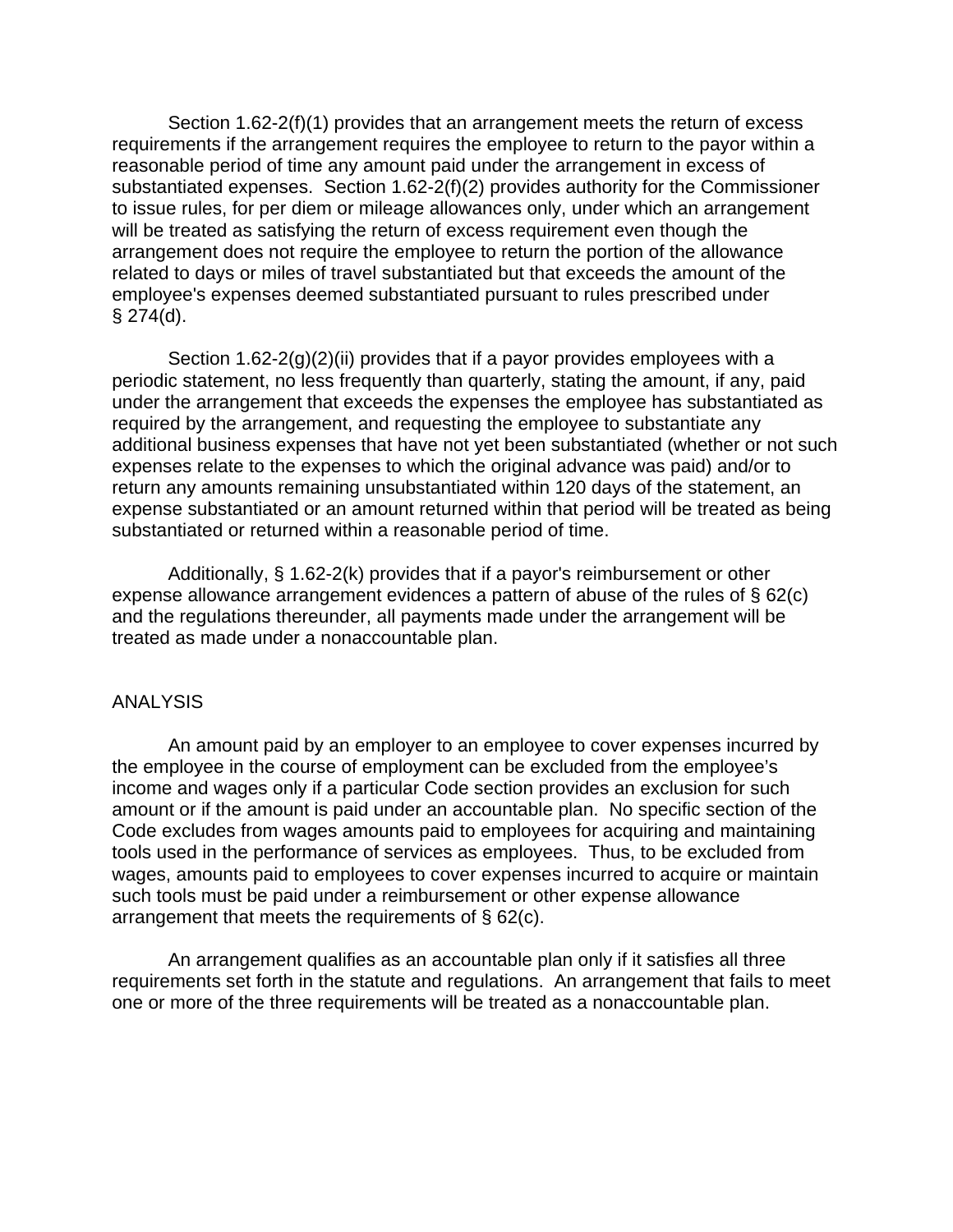The arrangement described in this revenue ruling fails to meet both the substantiation and the return of excess requirements and thus does not qualify as an accountable plan.

Although reasonable expectations for expenses can be used to establish that a plan meets the business connection requirement, satisfaction of the substantiation and return of excess requirements must be based on expenses actually incurred. The arrangement in the facts of this ruling does not require employees to substantiate the actual expenses they are incurring; rather the employees report their time worked requiring the use of tools, and Employer converts the hours into an amount treated as expenses incurred based on statistical data. Reporting hours worked requiring the use of tools is not the equivalent of substantiating actual expenses incurred. Employers may not substitute a reasonable estimate of expenses to be incurred based on statistical data and hours worked for the substantiation of actual expenses that is required by § 1.62-2(e)(3) absent explicit guidance permitting the use of such deemed substantiation. See, e.g., Rev. Proc. 2002-41.

Employer does not cure the absence of substantiation or return of excess by providing employees with the quarterly statement described in this revenue ruling. Employer does not require employees to provide substantiation of expenses actually incurred nor does Employer require employees to return any excess received within a reasonable period of time after receiving the quarterly statement. Thus, Employer is not providing a periodic statement within the meaning of  $\S$  1.62-2(g)(2)(ii).

Each of the accountable plan requirements must be independently satisfied. Thus, even if Employer required the employees to substantiate the actual amount of the expenses, and Employer treated any portion of the tool allowances they receive that exceeded substantiated expenses as additional wages, the arrangement would still not be an accountable plan. With the exception of circumstances where employee expenses are covered through a mileage or per diem allowance pursuant to § 1.62- 2(f)(2), an arrangement is not an accountable plan if it includes amounts paid in excess of substantiated expenses in wages rather than requiring that they be returned. See § 1.62-2(f)(1); Rev. Proc. 2004-64, 2004-49 I.R.B. 898, (mileage allowances), or Rev. Proc. 2005-10, 2005-3 I.R.B. 341, (per diem allowances), or any successors.

#### HOLDING

The arrangement described in this revenue ruling is not an accountable plan. Therefore, the arrangement is a nonaccountable plan and all tool allowances paid under the arrangement must be included in the employees' gross income, reported as wages on the employees' Forms W-2, and are subject to withholding and payment of federal employment taxes.